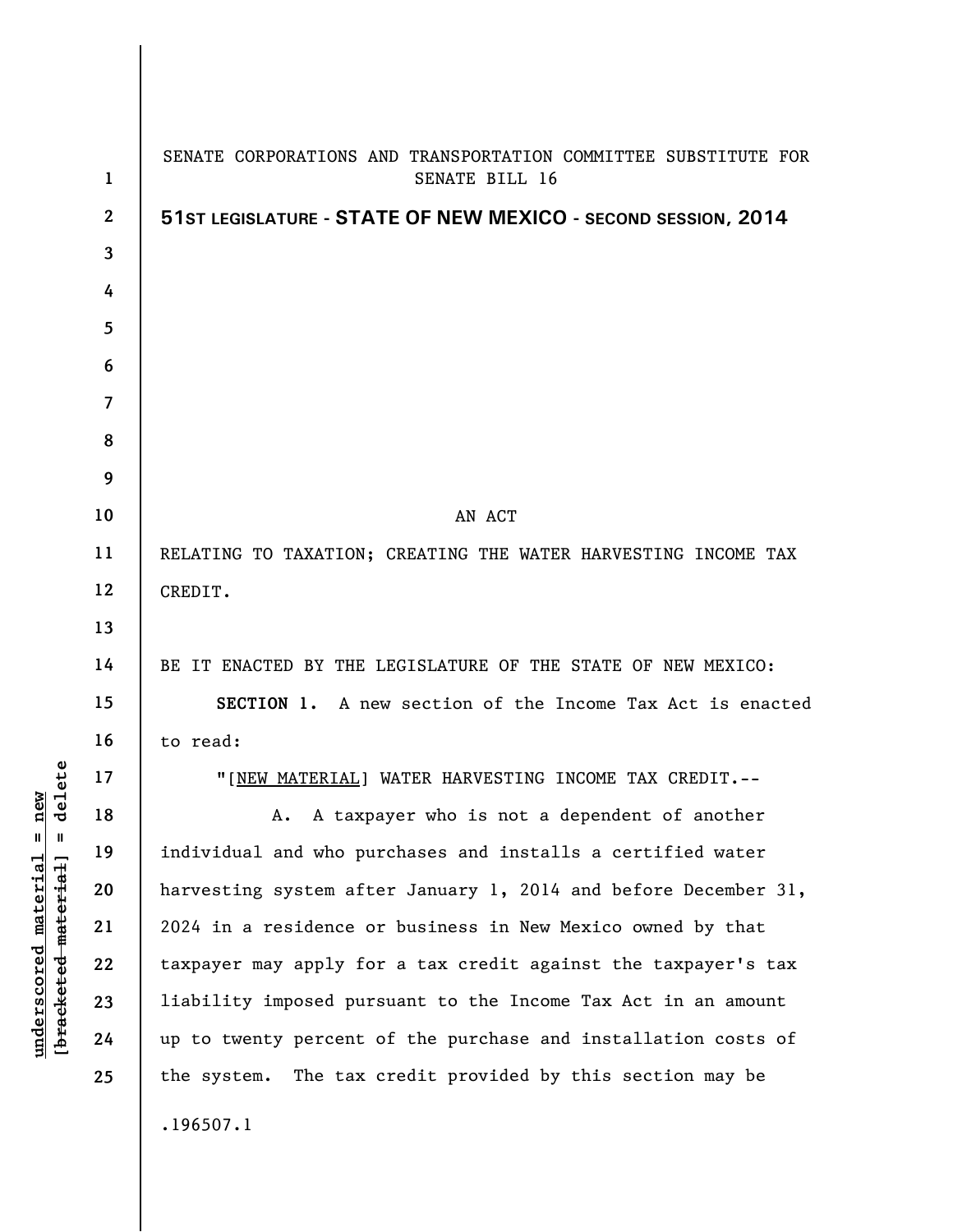SCORC/SB 16

**1** 

**underscored material = new**

 $underscored material = new$ 

**25** 

referred to as the "water harvesting income tax credit".

B. The purpose of the water harvesting income tax credit is to provide an incentive for homeowners and businesses to use harvested water for future use.

C. The water harvesting income tax credit shall not exceed five thousand dollars (\$5,000). The department shall allow a water harvesting income tax credit only for a water harvesting system certified by the regulation and licensing department.

D. The department may allow a maximum annual aggregate of two million dollars (\$2,000,000) in water harvesting income tax credits per year. Applications for the credit shall be considered in the order received by the department.

E. A taxpayer may claim a water harvesting income tax credit in the taxable year in which the taxpayer purchases and installs a water harvesting system. To receive a water harvesting income tax credit, a taxpayer shall apply to the department on forms and in the manner prescribed by the department. The application shall include a certification made pursuant to Subsection J of this section.

F. If the requirements of this section have been complied with, the department shall issue to the applicant a document granting the tax credit allowed pursuant to this section. The document shall be numbered for identification and .196507.1

 $- 2 -$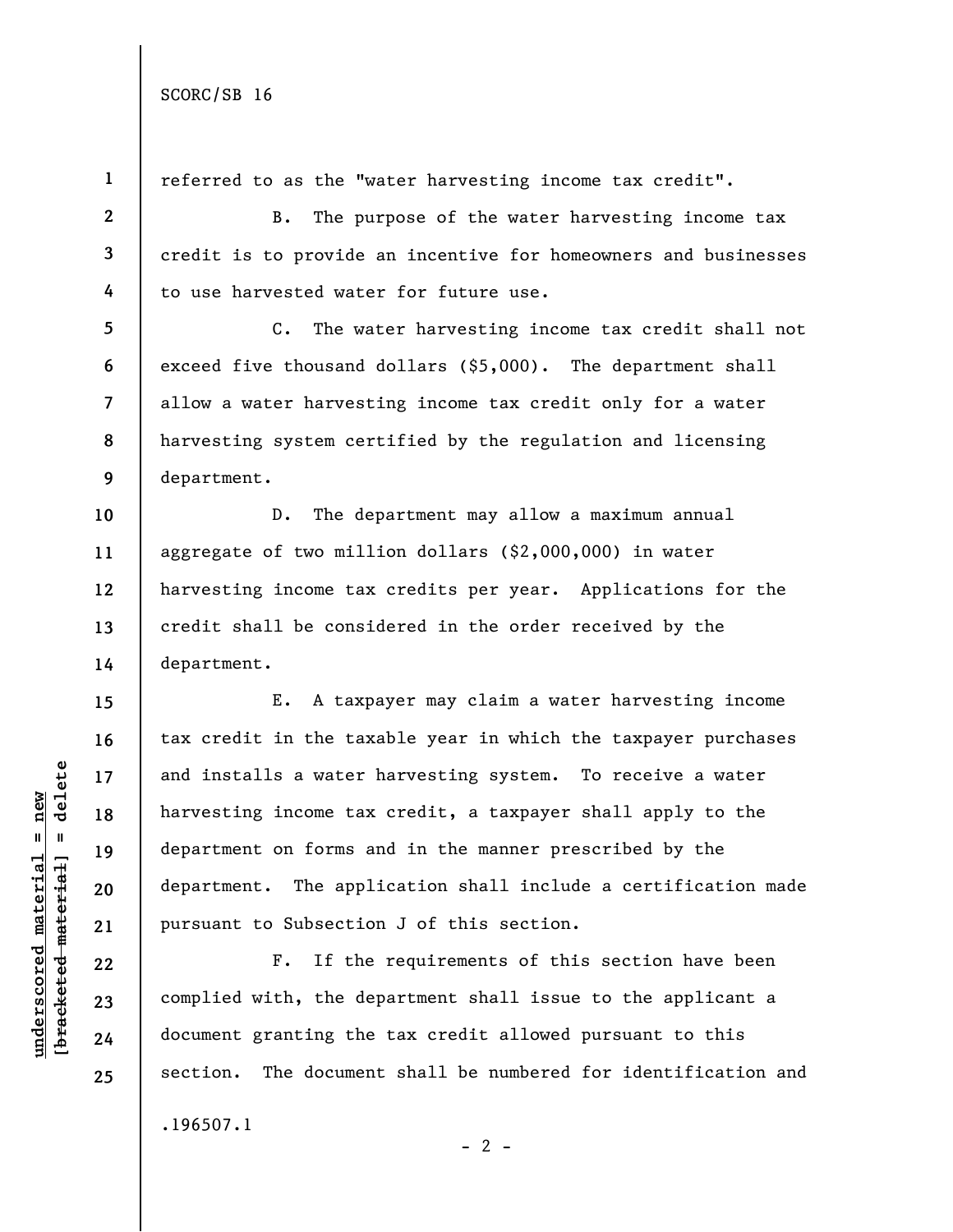**11** 

**12** 

**13** 

**14** 

**15** 

**16** 

**17** 

**18** 

**19** 

**20** 

**21** 

**22** 

**23** 

**24** 

**25** 

**1** 

**2** 

shall declare its date of issuance and the amount of the tax credit allowed pursuant to this section. The document may be submitted by the applicant with that taxpayer's income tax return or may be sold, exchanged or otherwise transferred to another taxpayer. The parties to such a transaction shall notify the department of the sale, exchange or transfer within ten days of the sale, exchange or transfer.

G. That portion of a water harvesting income tax credit that exceeds a taxpayer's tax liability in the taxable year in which the credit is claimed may be carried forward for a maximum of ten consecutive taxable years.

H. Married individuals filing separate returns for a taxable year for which they could have filed a joint return may each claim only one-half of the water harvesting income tax credit that would have been claimed on a joint return.

I. A taxpayer may be allocated the right to claim a water harvesting income tax credit in proportion to the taxpayer's ownership interest if the taxpayer owns an interest in a business entity that is taxed for federal income tax purposes as a partnership and that business entity has met all of the requirements to be eligible for the credit. The total credit claimed by all members of the partnership or limited liability company shall not exceed the allowable credit pursuant to Subsection C of this section.

J. Prior to July 1, 2014, the regulation and .196507.1  $-3 -$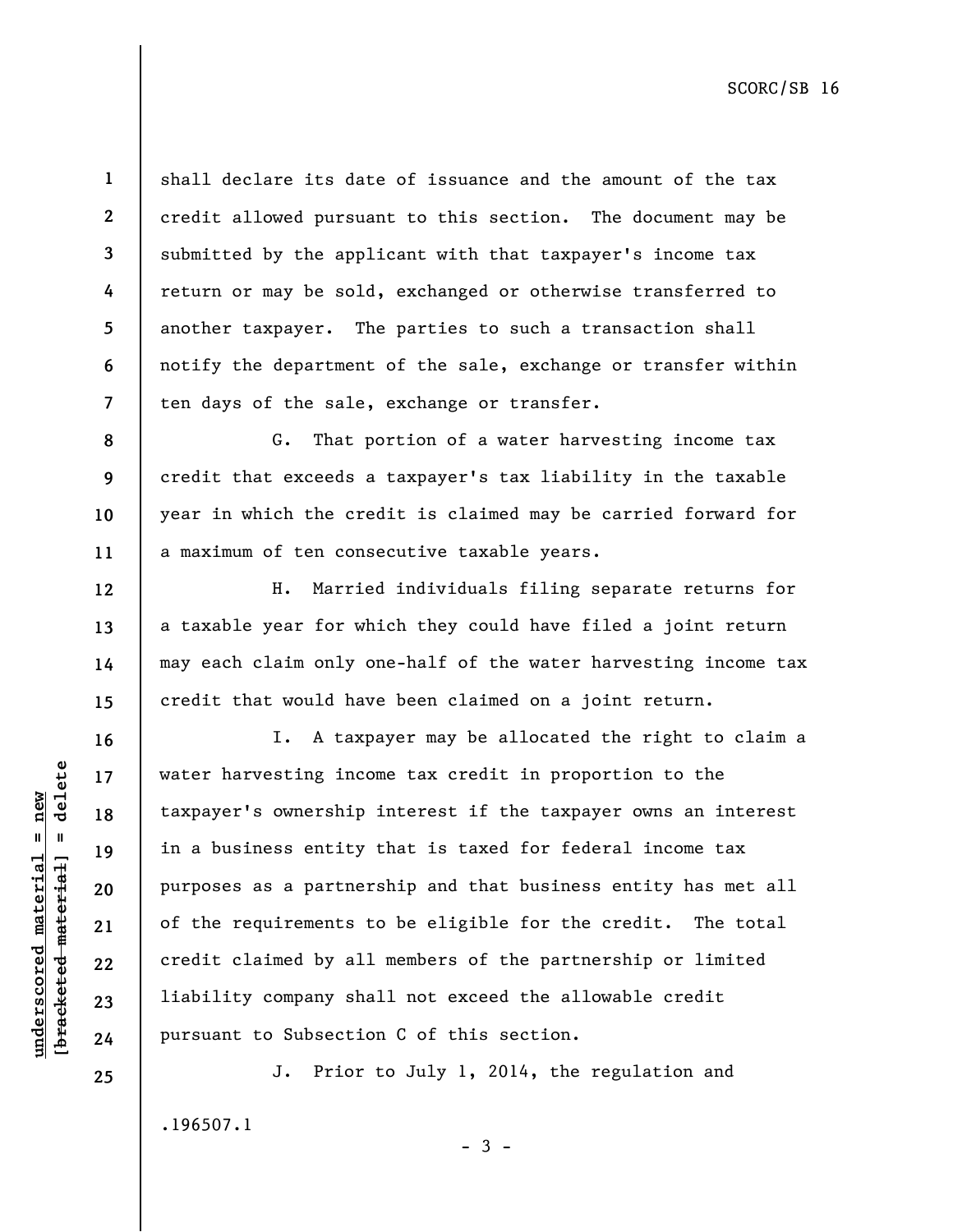SCORC/SB 16

**1 2 3 4 5 6 7 8 9 10**  licensing department, in consultation with the state engineer, shall adopt rules establishing procedures to provide certification of water harvesting systems for purposes of obtaining a water harvesting income tax credit. The rules shall address technical specifications and requirements relating to safety, code and standards compliance, minimum and maximum system sizes, system applications and lists of eligible components. The regulation and licensing department may modify the specifications and requirements as necessary to maintain a high level of system quality and performance.

K. A taxpayer allowed a water harvesting income tax credit pursuant to this section shall report the amount of the credit to the department in a manner required by the department.

L. The department shall compile an annual report on the water harvesting income tax credit pursuant to this section that shall include the number of taxpayers approved by the department to receive the credit, the aggregate amount of credits approved and any other information necessary to evaluate the effectiveness of the credit. Beginning in 2019 and five years thereafter that the credit is in effect, the department shall compile and present the annual reports to the revenue stabilization and tax policy committee and the legislative finance committee with an analysis of the effectiveness and cost of the credit and whether the credit is .196507.1

- 4 -

 $b$ racketed material] = delete **[bracketed material] = delete**  $underscored material = new$ **underscored material = new**

**11** 

**12** 

**13** 

**14** 

**15** 

**16** 

**17** 

**18** 

**19** 

**20** 

**21** 

**22** 

**23** 

**24** 

**25**